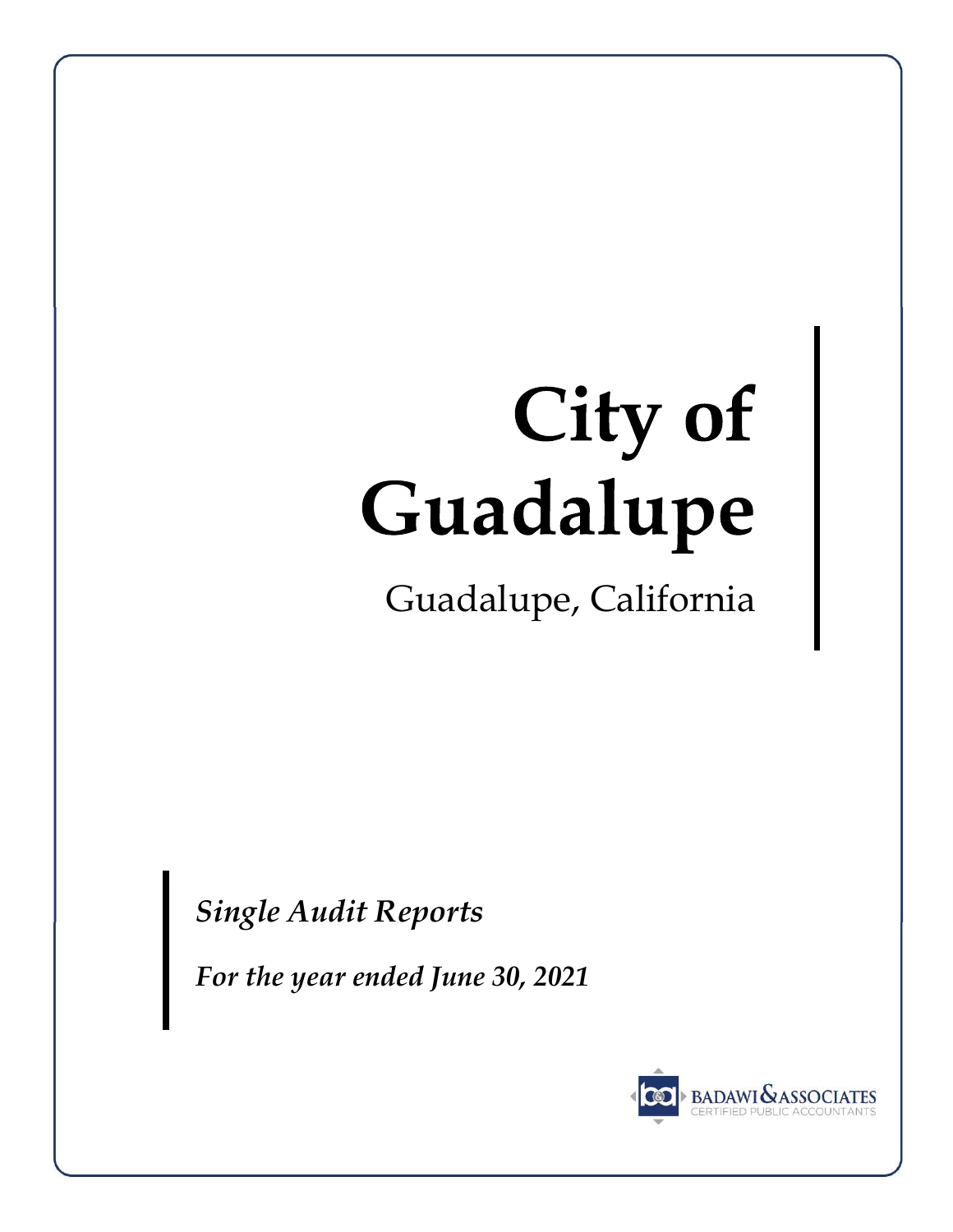# **Table of Contents**

| Report on Internal Control over Financial Reporting and on<br>Compliance and Other Matters Based on an Audit of Financial Statements           |  |
|------------------------------------------------------------------------------------------------------------------------------------------------|--|
| Report on Compliance for Each Major Program and on Internal<br>Control over Compliance Required by the Uniform Guidance and on the Schedule of |  |
|                                                                                                                                                |  |
|                                                                                                                                                |  |
|                                                                                                                                                |  |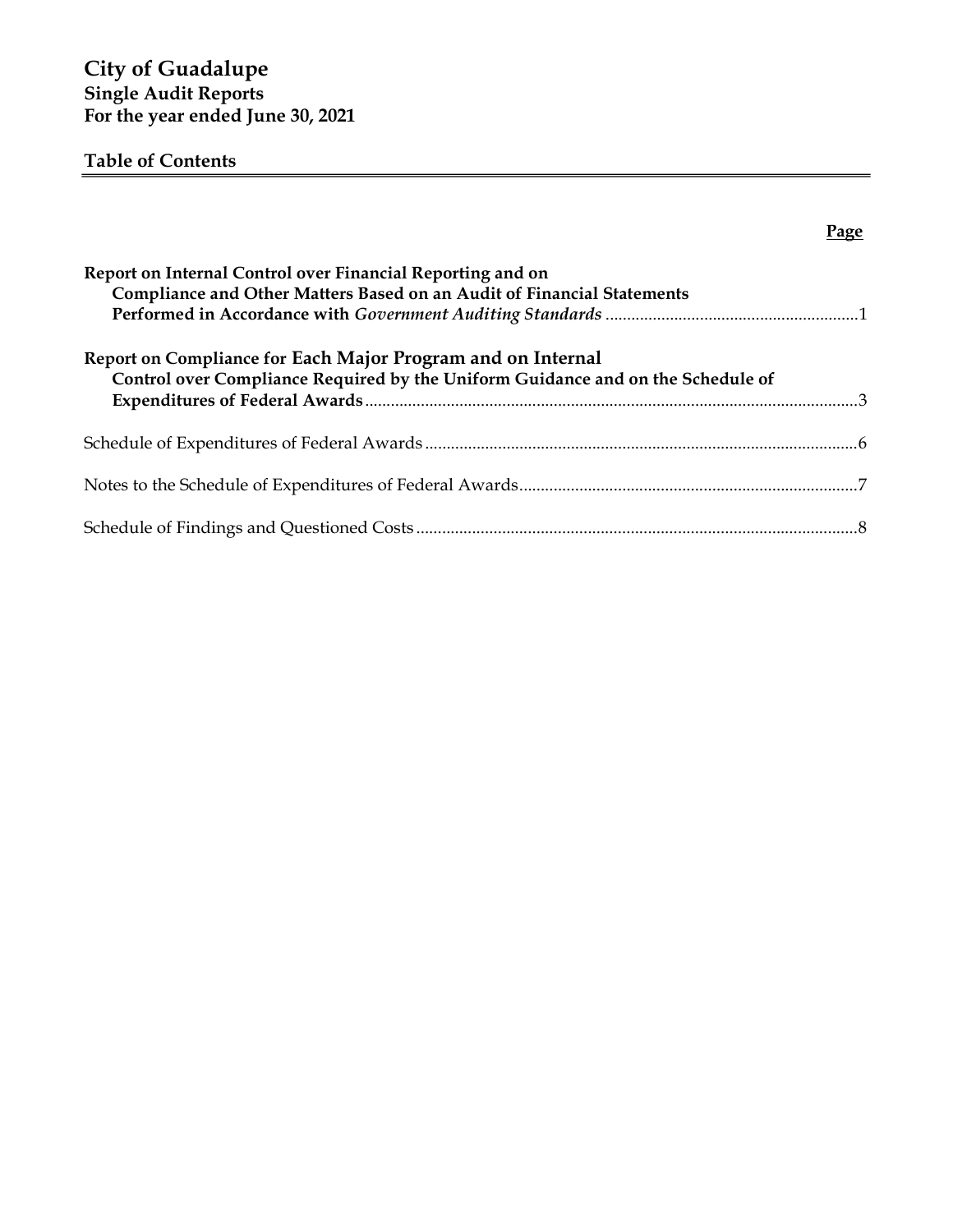

# **REPORT ON INTERNAL CONTROL OVER FINANCIAL REPORTING AND ON COMPLIANCE AND OTHER MATTERS BASED ON AN AUDIT OF FINANCIAL STATEMENTS PERFORMED IN ACCORDANCE WITH** *GOVERNMENT AUDITING STANDARDS*

#### **INDEPENDENT AUDITOR'S REPORT**

To the Honorable Mayor and Members of the City Council of the City of Guadalupe Guadalupe, California

We have audited, in accordance with the auditing standards generally accepted in the United States of America and the standards applicable to financial audits contained in *Government Auditing Standards* issued by the Comptroller General of the United States, the financial statements of the governmental activities, the business-type activities, each major fund, and the aggregate remaining fund information of the City of Guadalupe, California (City), as of and for the year ended June 30, 2021, and the related notes to the financial statements, which collectively comprise the City's basic financial statements and have issued our report thereon dated March 31, 2022.

### **Internal Control Over Financial Reporting**

In planning and performing our audit of the financial statements, we considered the City's internal control over financial reporting (internal control) as a basis for designing audit procedures that are appropriate in the circumstances for the purpose of expressing our opinions on the financial statements, but not for the purpose of expressing an opinion on the effectiveness of the City's internal control. Accordingly, we do not express an opinion on the effectiveness of the City's internal control.

Our consideration of internal control over financial reporting was for the limited purpose described in the preceding paragraph and was not designed to identify all deficiencies in internal control that might be material weaknesses or significant deficiencies and therefore, material weaknesses or significant deficiencies may exist that have not been identified. However, as described in the accompanying schedule of findings and responses, we did identify certain deficiencies in internal control that we consider to be material weaknesses and significant deficiencies.

A *deficiency in internal control* exists when the design or operation of a control does not allow management or employees, in the normal course of performing their assigned functions, to prevent, or detect and correct, misstatements on a timely basis. A *material weakness* is a deficiency, or a combination of deficiencies, in internal control such that there is a reasonable possibility that a material misstatement of the entity's financial statements will not be prevented, or detected and corrected on a timely basis. A *significant deficiency* is a deficiency, or a combination of deficiencies, in internal control that is less severe than a material weakness, yet important enough to merit attention by those charged with governance. We consider the deficiency described in the accompanying schedule of findings and questioned costs as item 2021-01 to be a material weakness. We consider the deficiency described in the accompanying schedule of findings and questioned costs as item 2021-002, to be a significant deficiency.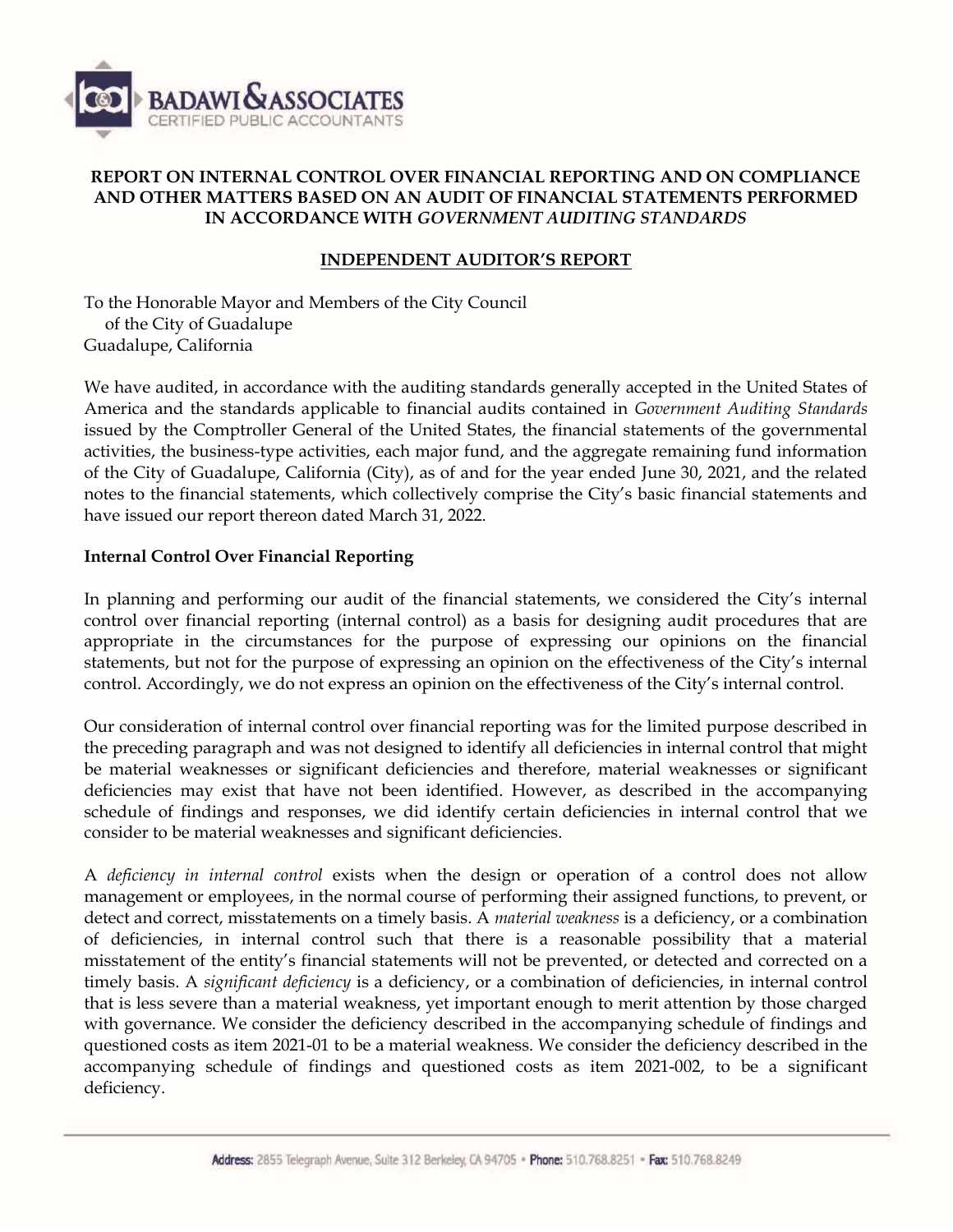To the Honorable Mayor and Members of the City Council of the City of Guadalupe Guadalupe, California Page 2

### **Compliance and Other Matters**

As part of obtaining reasonable assurance about whether the City's financial statements are free from material misstatement, we performed tests of its compliance with certain provisions of laws, regulations, contracts, and grant agreements, noncompliance with which could have a direct and material effect on the financial statements. However, providing an opinion on compliance with those provisions was not an objective of our audit, and accordingly, we do not express such an opinion. The results of our tests disclosed no instances of noncompliance or other matters that are required to be reported under *Government Auditing Standards*.

# **City of Guadalupe's Response to Findings**

City's response to the findings identified in our audit is described in the accompanying schedule of findings and questioned costs. The City's response was not subjected to the auditing procedures applied in the audit of the financial statements and, accordingly, we express no opinion on it.

### **Purpose of this Report**

The purpose of this report is solely to describe the scope of our testing of internal control and compliance and the results of that testing, and not to provide an opinion on the effectiveness of the entity's internal control or on compliance. This report is an integral part of an audit performed in accordance with *Government Auditing Standards* in considering the entity's internal control and compliance. Accordingly, this communication is not suitable for any other purpose.

Indavi & Associates

Badawi & Associates, CPAs Berkeley, California March 31, 2022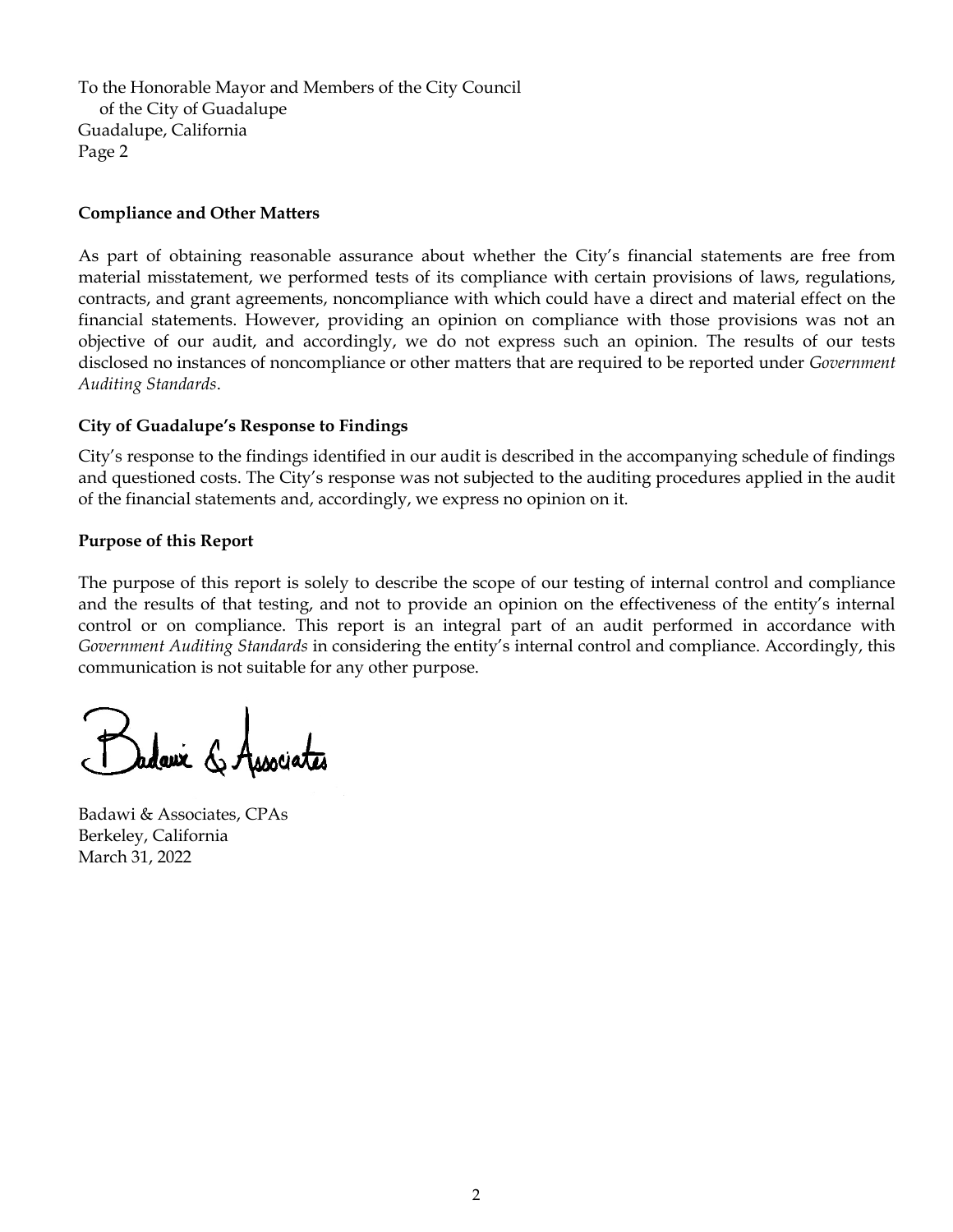

# **REPORT ON COMPLIANCE FOR EACH MAJOR FEDERAL PROGRAM AND REPORT ON INTERNAL CONTROL OVER COMPLIANCE IN ACCORDANCE WITH THE UNIFORM GUIDANCE AND ON THE SCHEDULE OF EXPENDITURES OF FEDERAL AWARDS**

### **INDEPENDENT AUDITOR'S REPORT**

To the Honorable Mayor and Members of the City Council of the City of Guadalupe Guadalupe, California

#### **Report on Compliance for Each Major Federal Program**

We have audited the City of Guadalupe, California (City)'s compliance with the types of compliance requirements described in the *OMB Compliance Supplement* that could have a direct and material effect on each of the City's major federal programs for the year ended June 30, 2021. The City's major federal programs are identified in the summary of auditor's results section of the accompanying schedule of findings and questioned costs.

#### *Management's Responsibility*

Management is responsible for compliance with federal statutes, regulations, and the terms and conditions of its federal awards applicable to its federal programs.

#### *Auditor's Responsibility*

Our responsibility is to express an opinion on compliance for each of the City's major federal programs based on our audit of the types of compliance requirements referred to above. We conducted our audit of compliance in accordance with auditing standards generally accepted in the United States of America; the standards applicable to financial audits contained in *Government Auditing Standards*, issued by the Comptroller General of the United States; and the audit requirements of Title 2 U.S. *code of Federal Regulations* Part 200, *Uniform Administrative Requirements, Cost Principles, and Audit Requirements for Federal Awards* (Uniform Guidance). Those standards and the Uniform Guidance require that we plan and perform the audit to obtain reasonable assurance about whether noncompliance with the types of compliance requirements referred to above that could have a direct and material effect on a major federal program occurred. An audit includes examining, on a test basis, evidence about the City's compliance with those requirements and performing such other procedures as we considered necessary in the circumstances.

We believe that our audit provides a reasonable basis for our opinion on compliance for each major federal program. However, our audit does not provide a legal determination of the City's compliance.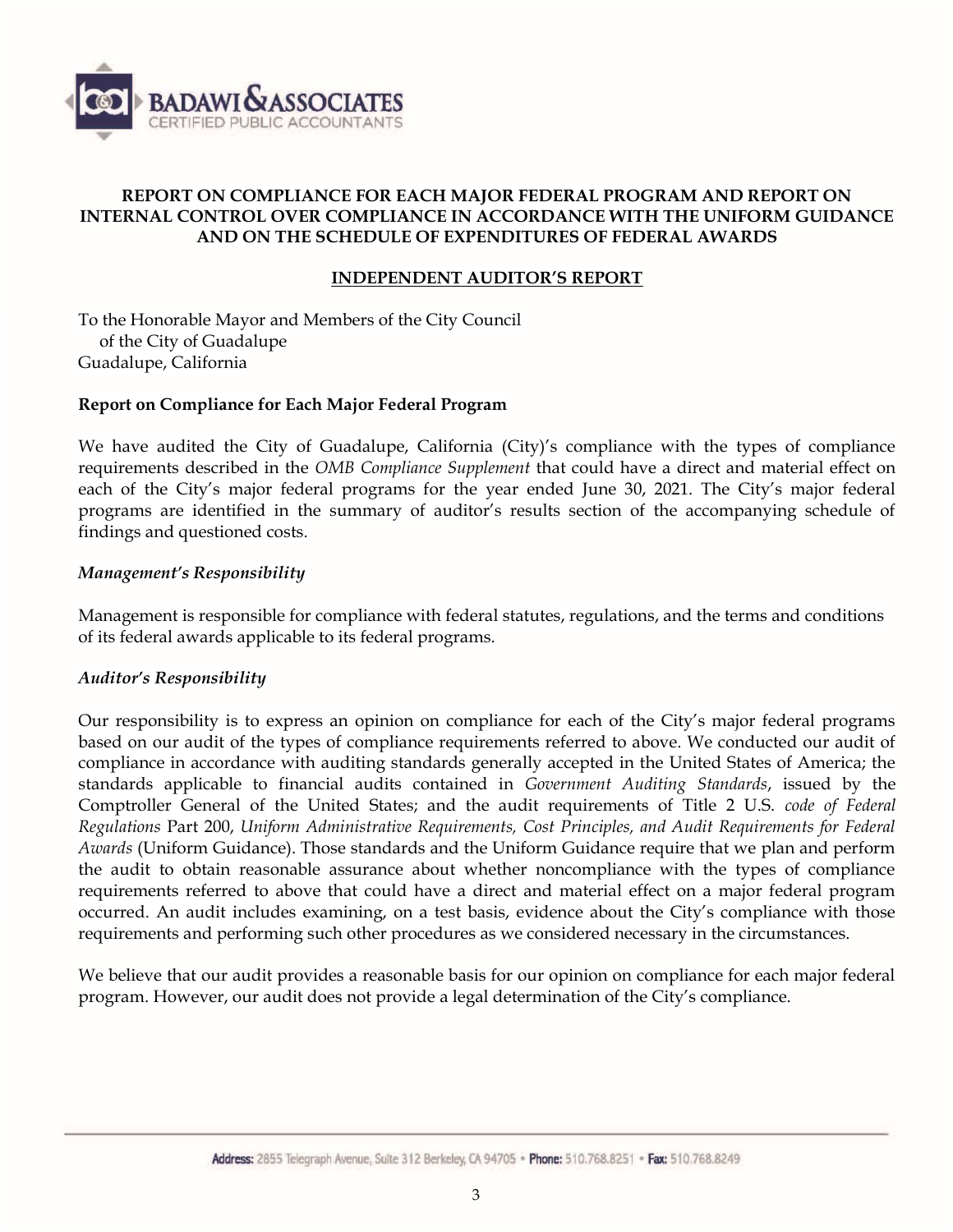To the Honorable Mayor and Members of the City Council of the City of Guadalupe Guadalupe, California Page 2

### *Opinion on Each Major Federal Program*

In our opinion, the City, complied, in all material respects, with the types of compliance requirements referred to above that could have a direct and material effect on each of its major federal programs for the year ended June 30, 2021.

# **Report on Internal Control Over Compliance**

Management of the City is responsible for establishing and maintaining effective internal control over compliance with the types of compliance requirements referred to above. In planning and performing our audit of compliance, we considered the City's internal control over compliance with the types of requirements that could have a direct and material effect on each major federal program to determine the auditing procedures that are appropriate in the circumstances for the purpose of expressing an opinion on compliance for each major federal program and to test and report on internal control over compliance in accordance with the Uniform Guidance, but not for the purpose of expressing an opinion on the effectiveness of internal control over compliance. Accordingly, we do not express an opinion on the effectiveness of the City's internal control over compliance.

A *deficiency in internal control over compliance* exists when the design or operation of a control over compliance does not allow management or employees, in the normal course of performing their assigned functions, to prevent, or detect and correct, noncompliance with a type of compliance requirement of a federal program on a timely basis. A *material weakness in internal control over compliance* is a deficiency, or combination of deficiencies, in internal control over compliance, such that there is a reasonable possibility that material noncompliance with a type of compliance requirement of a federal program will not be prevented, or detected and corrected, on a timely basis. A *significant deficiency in internal control over compliance* is a deficiency, or a combination of deficiencies, in internal control over compliance with a type of compliance requirement of a federal program that is less severe than a material weakness in internal control over compliance, yet important enough to merit attention by those charged with governance.

Our consideration of internal control over compliance was for the limited purpose described in the first paragraph of this section and was not designed to identify all deficiencies in internal control over compliance that might be material weaknesses or significant deficiencies. We did not identify any deficiencies in internal control over compliance that we consider to be material weaknesses. However, material weaknesses may exist that have not been identified.

The purpose of this report on internal control over compliance is solely to describe the scope of our testing of internal control over compliance and the results of that testing based on the requirements of the Uniform Guidance. Accordingly, this report is not suitable for any other purpose.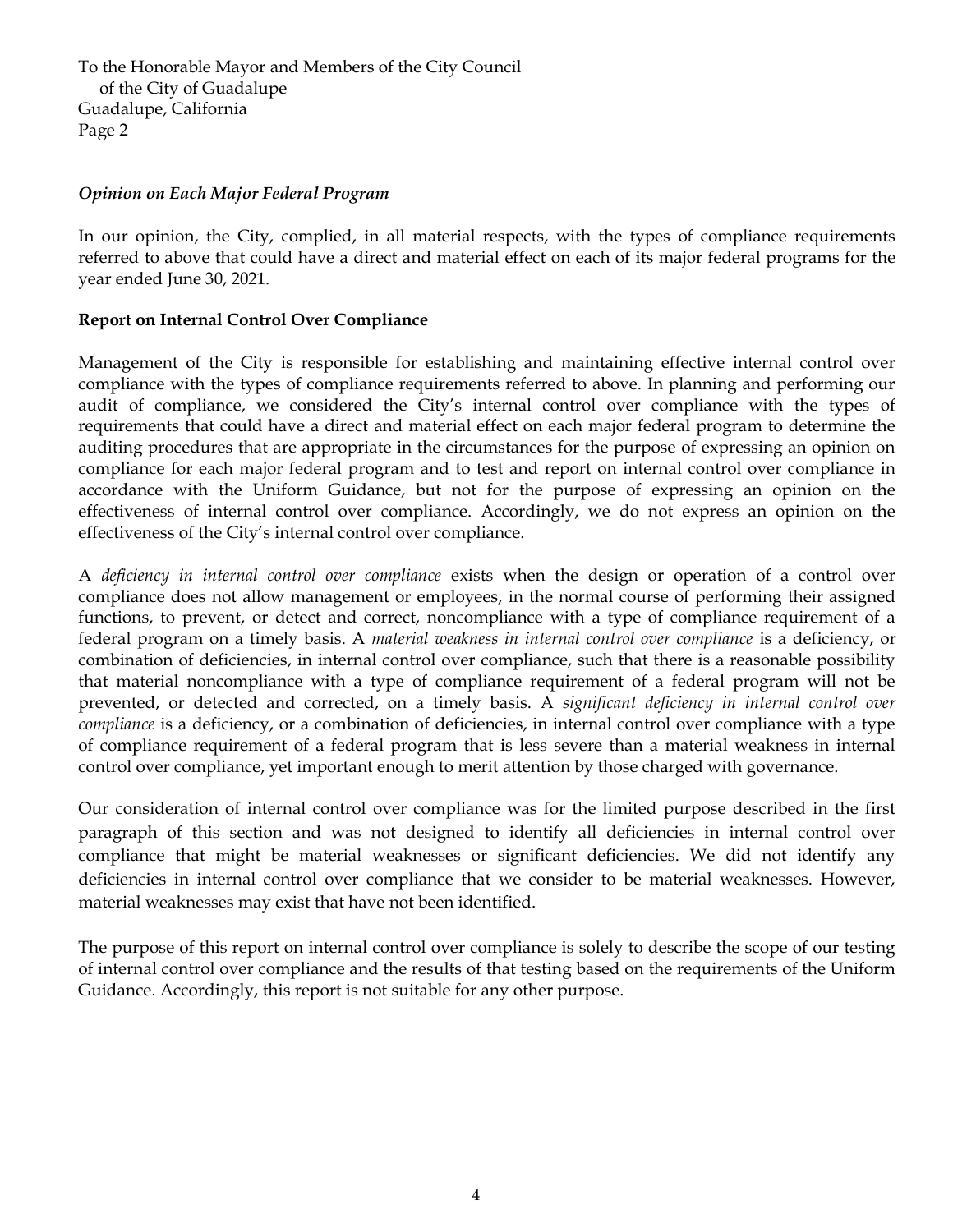To the Honorable Mayor and Members of the City Council of the City of Guadalupe Guadalupe, California Page 3

#### **Report on Schedule of Expenditures of Federal Awards Required by the Uniform Guidance**

We have audited the financial statements of the governmental activities, the business-type activities, each major fund, and the aggregate remaining fund information of the City, as of and for the year ended June 30, 2021, and the related notes to the financial statements, which collectively comprise the City's basic financial statements. We issued our report thereon dated March 31, 2022, which contained unmodified opinions on those financial statements. Our audit was conducted for the purpose of forming opinions on the financial statements that collectively comprise the basic financial statements. The accompanying schedule of expenditures of federal awards is presented for purposes of additional analysis as required by the Uniform Guidance and is not a required part of the basic financial statements. Such information is the responsibility of management and was derived from and relates directly to the underlying accounting and other records used to prepare the basic financial statements. The information has been subjected to the auditing procedures applied in the audit of the financial statements and certain additional procedures, including comparing and reconciling such information directly to the underlying accounting and other records used to prepare the basic financial statements or to the basic financial statements themselves, and other additional procedures in accordance with auditing standards generally accepted in the United States of America. In our opinion, the schedule of expenditures of federal awards is fairly stated in all material respects in relation to the basic financial statements as a whole.

Indone & Associates

Badawi & Associates, CPAs Berkeley, California March 31, 2022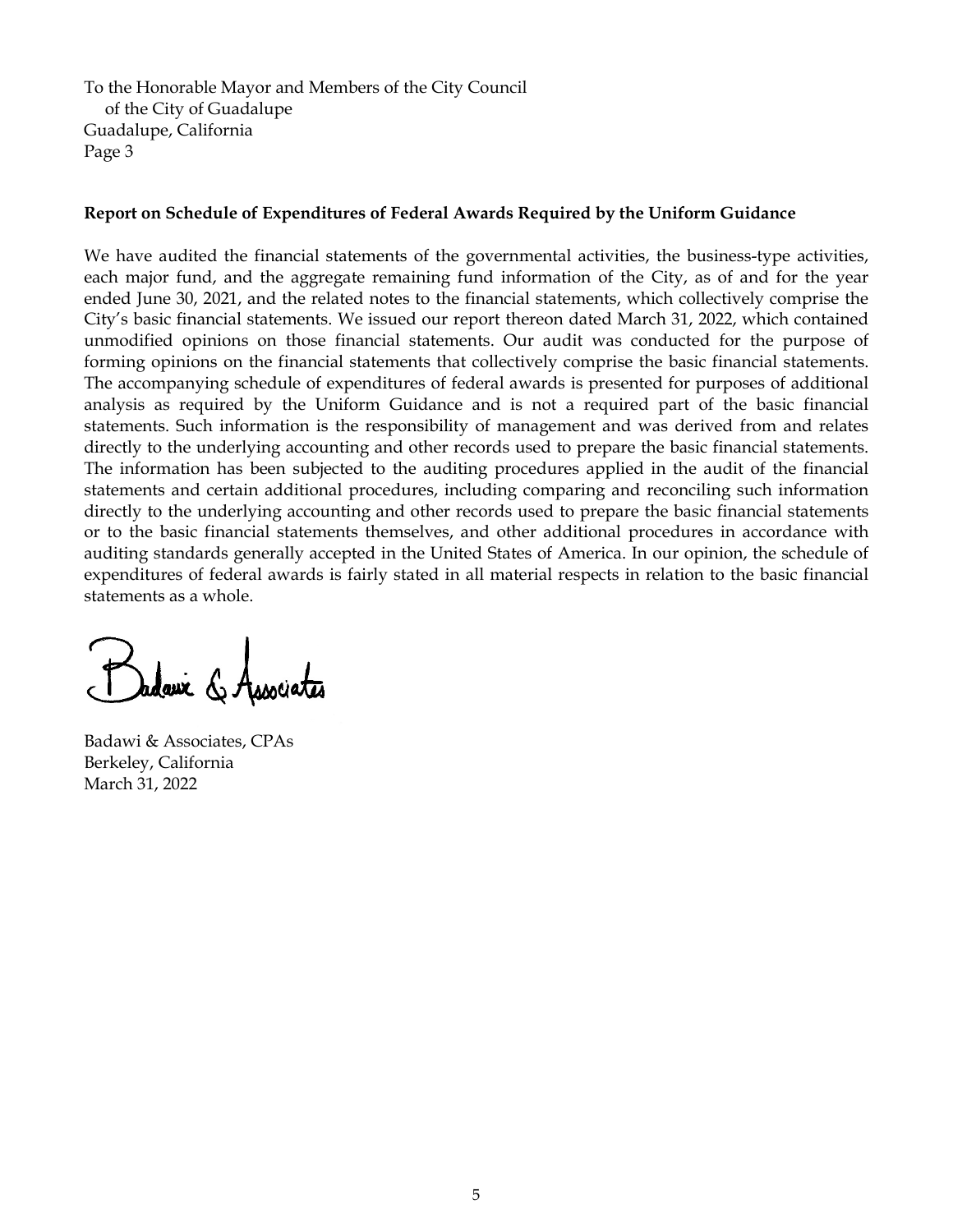# **City of Guadalupe Schedule of Expenditures of Federal Awards**

**For the year ended June 30, 2021**

| Grantor Agency and Grant Title                                                                       | Federal<br>Catalog<br>Number | Pass-through<br>Number | Program<br>Expenditures | Subrecipient<br>Payment |
|------------------------------------------------------------------------------------------------------|------------------------------|------------------------|-------------------------|-------------------------|
| U.S. Department of Transportation:                                                                   |                              |                        |                         |                         |
| Formula Grants for Rural Areas and Tribal Transit Program                                            |                              |                        |                         |                         |
| COVID19 - Passed through State of California for CARES Act                                           | 20.509                       | 64VO20-01062           | \$<br>133,739           | \$                      |
| Passed through State of California                                                                   | 20.509                       | 64B019-00886           | 66,992                  |                         |
| Subtotal Formula Grants for Rural Areas                                                              |                              |                        | 200,731                 |                         |
| Total U.S. Department of Transportation                                                              |                              |                        | 200,731                 |                         |
| Department of Housing and Urban Development:                                                         |                              |                        |                         |                         |
| Passed through State of California                                                                   |                              |                        |                         |                         |
| Community Development Block Grants/State's program and<br>Non-Entitlement Grants in Hawaii           | 14.228                       | 17CDBG12099            | 3,108,958               | 111,187                 |
| COVID19 - Community Development Block Grants/State's<br>program and Non-Entitlement Grants in Hawaii | 14.228                       | 20CDBGCV100085         | 38,156                  | 10,166                  |
| <b>Total Department of Housing and Urban Development</b>                                             |                              |                        | 3,147,114               | 121,353                 |
| Department of the Treasury:                                                                          |                              |                        |                         |                         |
| Passed through State of California                                                                   |                              |                        |                         |                         |
| COVID19 - Coronavirus Relief Fund                                                                    | 21.019                       | n/a                    | 99,777                  |                         |
| <b>Total Department of the Treasury</b>                                                              |                              |                        | 99,777                  |                         |
| <b>Total Expenditures of Federal Awards</b>                                                          |                              |                        | \$3,447,622             | 121,353                 |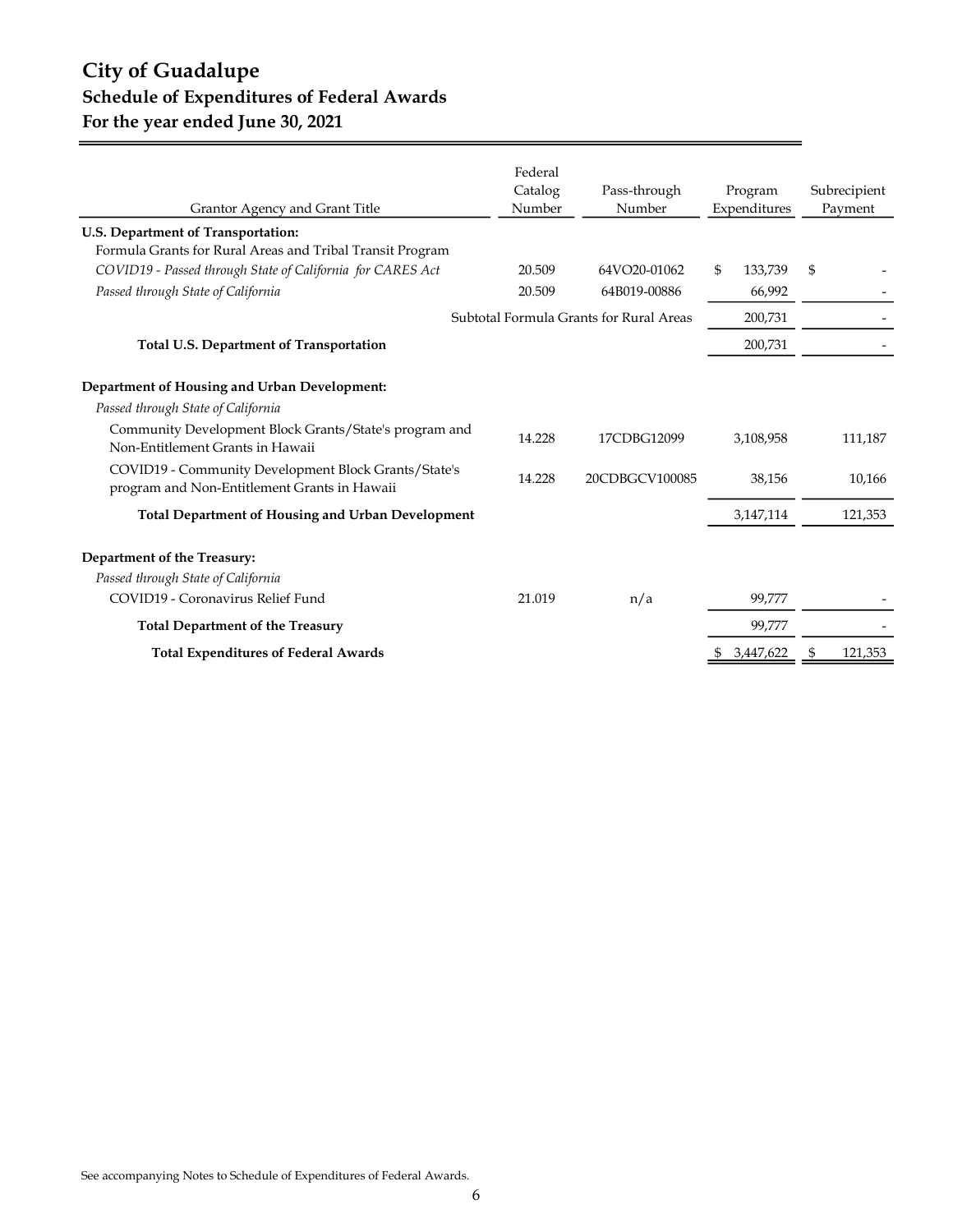# **City of Guadalupe Notes to the Schedule of Expenditures of Federal Awards For the year ended June 30, 2021**

# **A. Reporting Entity**

The financial reporting entity consists of (a) the primary government, City of Guadalupe, California (City), (b) organizations for which the primary government is financially accountable, and (c) other organizations for which the primary government is not accountable, but for which the nature and significance of their relationship with the primary government are such that exclusion would cause the reporting entity's financial statements to be misleading or incomplete. The component unit discussed below is included in the reporting entity because of its operational or financial relationships with the City.

Guadalupe Public Financing Authority

Component units are legally separate organizations for which the elected officials of the primary government are financially accountable. In addition, component units can be other organizations for which the primary government's exclusion would cause the reporting entity's financial statements to be misleading or incomplete.

Separate financial statements for the Guadalupe Financing Authority are not prepared. There are currently no reportable financial transactions of the Authority.

#### **B. Basis of Accounting**

Funds received under the various grant programs have been recorded within the general, special revenue, and capital projects funds of the City. The City utilizes the modified accrual basis of accounting for the general, special revenue, and capital projects funds. Expenditures of federal awards reported on the Schedule of Expenditures of Federal Awards (Schedule) are recognized when incurred.

### **C. Relationship of Schedule of Expenditures of Federal Awards to Financial Statements**

The accompanying Schedule presents the activity of all federal financial assistance programs of the City. Federal financial assistance received directly from federal agencies as well as federal financial assistance passed through the State of California is included in the Schedule.

The Schedule was prepared only from the accounts of various grant programs and, therefore, does not present the financial position or results of operations of the City.

### **D. Pass-Through Entities' Identifying Number**

When federal awards were received from a pass-through entity, the Schedule shows, if available, the identifying number assigned by the pass-through entity. When no identifying number is shown, the City determined that no identifying number is assigned for the program or the City was unable to obtain an identifying number from the pass-through entity.

#### **E. Indirect Costs**

The City did not elect to use the 10% de minimis indirect cost rate.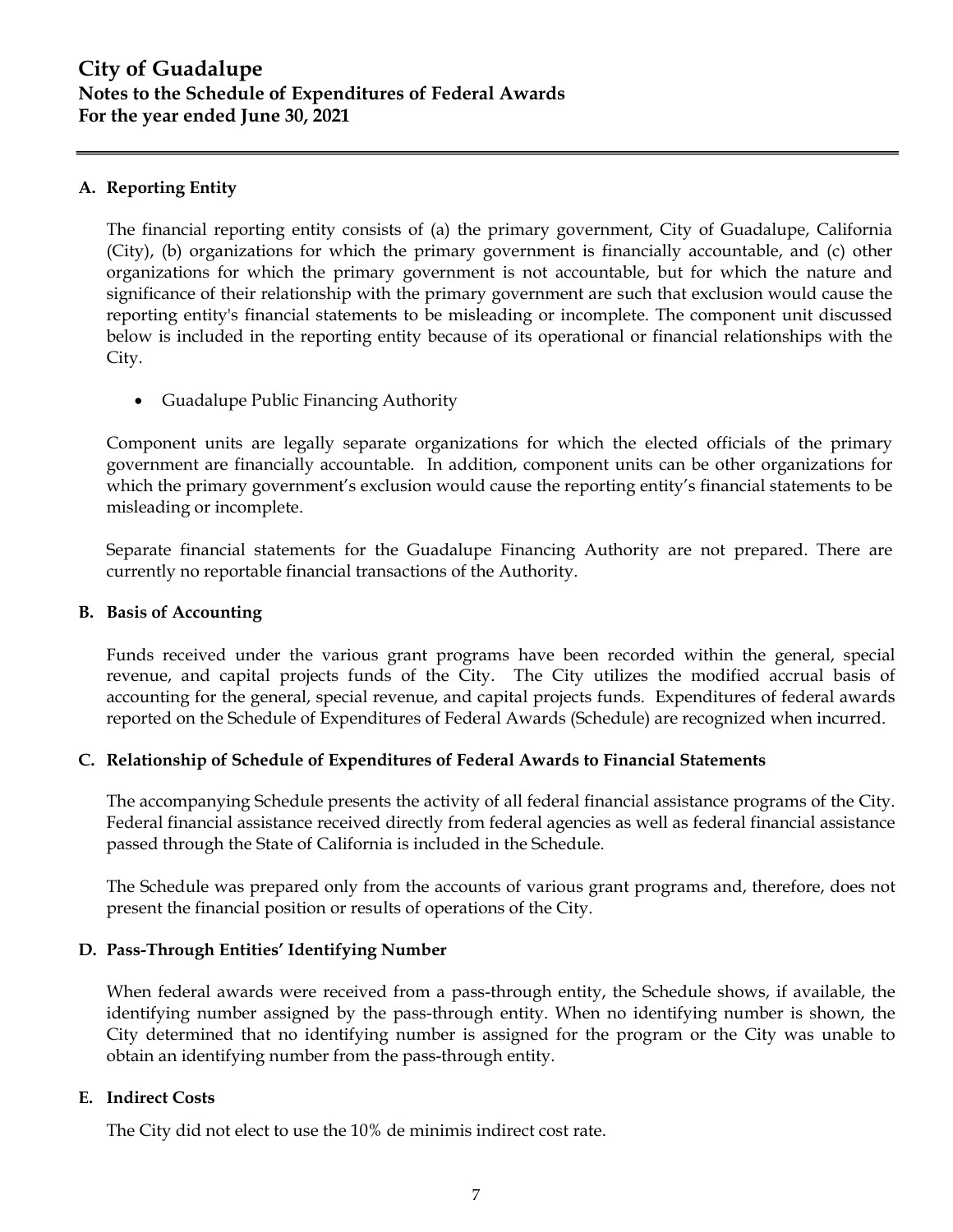# **Section I – Summary of Auditor's Results**

#### **Financial Statements**

| Types of auditors' report issued on whether financial statements<br>audited were prepared in accordance with GAAP: | Unmodified     |
|--------------------------------------------------------------------------------------------------------------------|----------------|
| Internal control over financial reporting:                                                                         |                |
| Material weakness(es) identified?                                                                                  | Yes            |
| Significant deficiency(ies) identified?                                                                            | Yes            |
| Any noncompliance material to the financial statements noted                                                       | No             |
| <b>Federal Awards</b>                                                                                              |                |
| Internal control over major programs:                                                                              |                |
| Material weakness(es) identified?                                                                                  | N <sub>o</sub> |
| Significant deficiency(ies) identified?                                                                            | None noted     |
| Type of auditor's report issued on compliance for major programs                                                   | Unmodified     |
| Any audit findings disclosed that are required to be reported in<br>accordance with section 200.516(a)             | No             |

Identification of major programs:

| <b>CFDA</b> Number(s) | Name of Federal Program or Cluster                                     |           | Expenditures |
|-----------------------|------------------------------------------------------------------------|-----------|--------------|
| 14.228                | <b>Community Development Block Grant</b>                               |           | 3, 147, 114  |
|                       | <b>Total Expenditures of All Major Federal Programs</b>                |           | 3,147,114    |
|                       | <b>Total Expenditures of Federal Awards</b>                            | \$        | 3,447,622    |
|                       | Percentage of Total Expenditures of Federal Awards                     |           | 91.3%        |
|                       |                                                                        |           |              |
|                       | Dollar threshold used to distinguish between type A and type B program | \$750,000 |              |
|                       | Auditoo qualified as low risk auditoo under                            |           |              |

Auditee qualified as low-risk auditee under section 200.520? No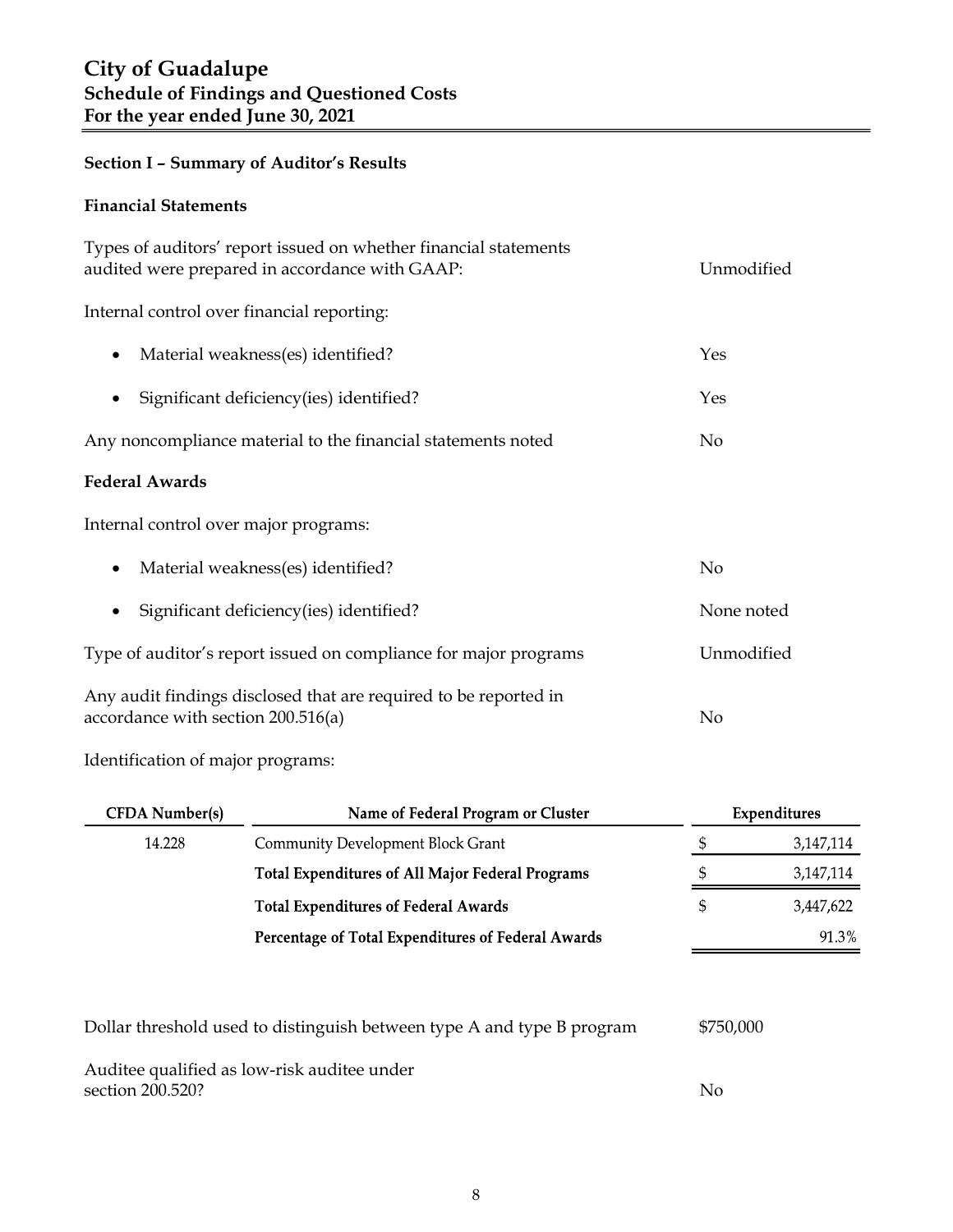# **Section II – Current Year Findings**

# **A. Financial Statement Audit**

# **2021-001 – Insufficient Fund Balance in the General Fund and the Ability of the City to Continue As a Going Concern (Material Weakness)**

# **Criteria:**

General-purpose local governments, regardless of size, at a minimum should maintain an unrestricted budgetary fund balance in the general fund no less than 2 months of regular general fund operating revenues or regular general fund operating expenditures.

### **Condition:**

The General Fund did not maintain a sufficient or adequate fund balance level to ensure continuity of operations as of June 30, 2021. The General Fund finished the year with a fund balance of \$370,356 compared to a fund balance of \$485,622 in the prior fiscal year. This balance represents 28 days of operating revenues and 25 days of operating expenditures. The fund balance in spendable form is \$27,757. As of June 30, 2021 the General Fund owed internally to the Lighting and Assessment Fund and the Water Fund the amounts of \$240,000 and \$368,996, respectively. These interfund loans were made so that the General Fund could sustain its basic operations.

The aforementioned conditions have raised doubt about the City's ability to continue as a going concern, as described further in Note 15 of the Basic Financial Statements.

### **Cause:**

The City has either overspent its budget in the past or the budget was not balanced which led to overspending and the insufficient fund balance situation.

#### **Effect:**

Insufficient fund balances and decrease in revenues in the past have created a budget shortfall that requires continued cost cutting measures to reach a budget that will increase the fund balance to an acceptable level as well as provide the necessary revenues and financing for continued operations of the City. In addition, an insufficient General Fund balance puts the City in a vulnerable position in times of economic stress.

#### **Recommendation:**

We recommend the City continue to analyze all potential cost cutting measures and revenue sources, and review options to adhere to a budget plan for the General Fund and other funds to increase the fund balance, as well as provide continued financing for City operations.

#### **Management Response:**

In fiscal year 2019-20, the General fund increased from prior year's negative fund balance, ending the year at \$485,622, from a negative \$15,325. In fiscal year 2020-21, the fund balance decreased about \$115,000. The primary goal is to preserve reserves and accumulate reserves. The City's revenue continues to increase as the Pasadera Development adds additional homes this fiscal year. The Escalante Meadows Development is also expected to increase Building Permit and related construction fee revenues by fiscal year 2022. Other revenues showing steady increases are Sales Tax with the new Measure N that was passed with the November 2020 election, Property Tax with new development,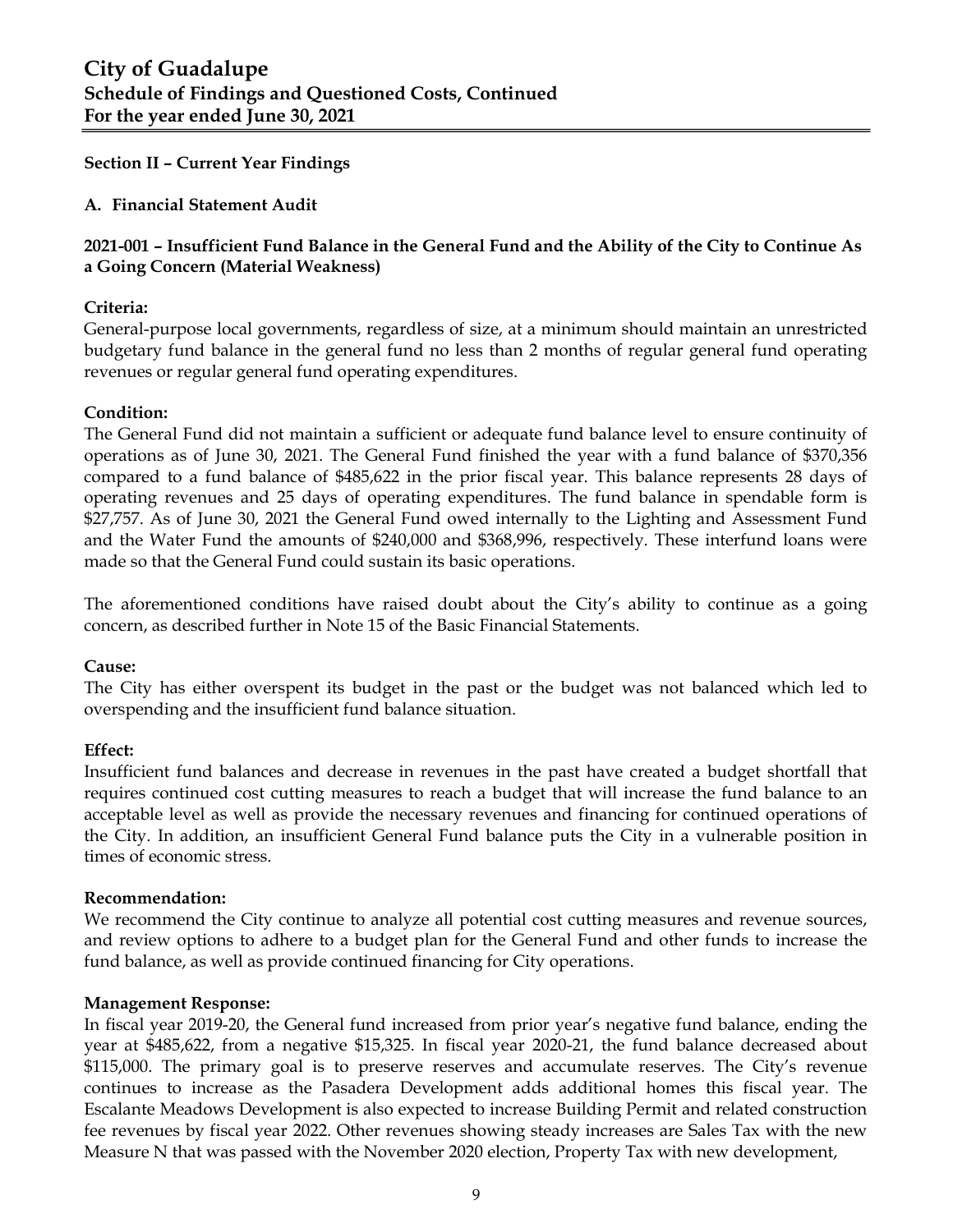# **Section II – Current Year Findings, continued**

#### **A. Financial Statement Audit, continued**

# **2021-001 – Insufficient Fund Balance in the General Fund and the Ability of the City to Continue As a Going Concern (Material Weakness), Continued**

#### **Management Response (continued):**

Business License, Utility Users Tax and Franchise Fees. In addition, City Council is currently working on bringing Cannabis to the City in the near future. The City has received \$99,777 from the CARES Act in fiscal year 2021 and will receive American Rescue Plan funds in fiscal year 2022. Amid the pandemic, the City still needs to look at finding alternatives to sustain recurring revenue streams for the future in order to build strong reserves and to continue to provide residents with current services.

#### **2021-002 – Control Over Journal Entries and Financial Reporting (Significant Deficiency)**

#### **Criteria:**

A good internal control system over financial reporting requires that certain tasks such as creating journal entries and reviewing journal entries be segregated and not performed by the same individual.

#### **Condition:**

During our audit we noted that there was mainly one person who was responsible for creating journal entries with no independent review of those entries by an independent person. We also noted multiple journal entry errors that were both corrected and uncorrected.

#### **Cause:**

Duties in the financial reporting system are not properly segregated to ensure good checks and balances are in place.

#### **Effect:**

Journal entries amounts may be misstated due to errors not detected during the self-review process. In addition, unauthorized entries may be posted and not detected timely.

#### **Recommendation:**

We recommend that the City improve and strengthen its procedures for review and reconciliation to ensure that journal entries are properly reviewed and reconciled by an independent person and there is adequate segregation of duties in place.

#### **Management Response:**

Finance Director proposes journal entries and Business Manager reviews and enters the journal entries. The City will review and set up controls to ensure approval controls of journal entries takes place for all changes to the accounting records. City Staff is hopeful that the new accounting software will accommodate workflow and authorization parameters to improve our controls and segregation of duties. In addition, the finance department will propose that the City Administrator review journal entries prior to posting.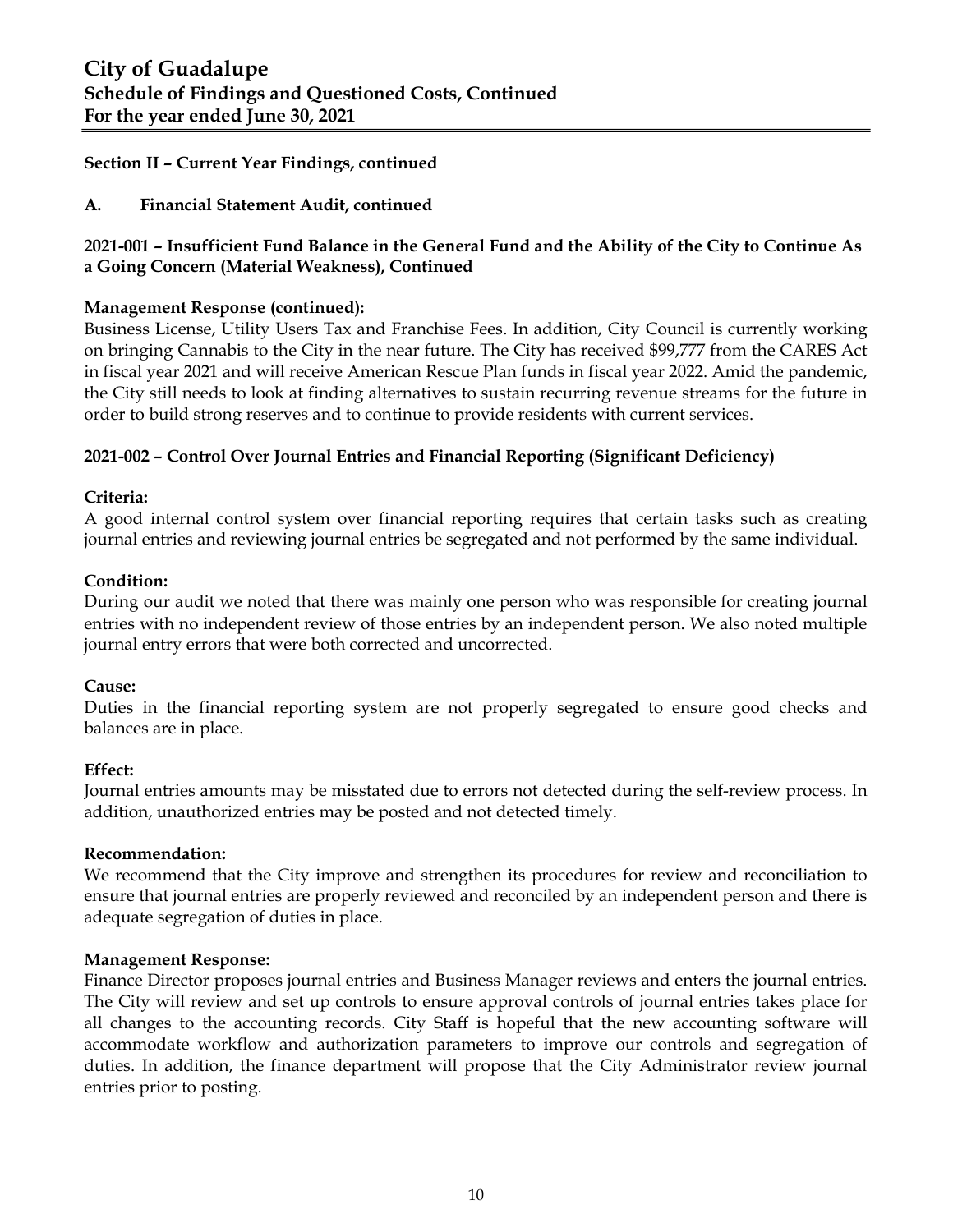#### **Section II – Current Year Findings, continued**

#### **B. Federal Award Program Audit**

No current year federal award program audit findings.

#### **Section III- Prior Year Findings**

#### **A. Financial Statement Audit**

# **2020-001 – Insufficient Fund Balance in the General Fund and the Ability of the City to Continue As a Going Concern (Material Weakness)**

#### **Criteria:**

General-purpose local governments, regardless of size, at a minimum should maintain an unrestricted budgetary fund balance in the general fund no less than 2 months of regular general fund operating revenues or regular general fund operating expenditures.

#### **Condition:**

The General Fund did not maintain a sufficient or adequate fund balance level to ensure continuity of operations as of June 30, 2020. The General Fund finished the year with a fund balance of \$485,622 compared to a fund balance of \$15,325 in the prior fiscal year. This balance represents 38 days of operating revenues and 38 days of operating expenditures. The fund balance in spendable form is \$343,261. As of June 30, 2020 the General Fund owed internally to the Lighting and Assessment Fund and the Water Fund the amounts of \$282,500 and \$433,830, respectively. These interfund loans were made so that the General Fund could sustain its basic operations.

The aforementioned conditions have raised doubt about the City's ability to continue as a going concern, as described further in Note 14.

#### **Cause:**

The City has either overspent its budget in the past or the budget was not balanced which led to overspending and the insufficient fund balance situation.

#### **Effect:**

Insufficient fund balances and decrease in revenues in the past have created a budget shortfall that requires continued cost cutting measures to reach a budget that will increase the fund balance to an acceptable level as well as provide the necessary revenues and financing for continued operations of the City. In addition, an insufficient General Fund balance puts the City in a vulnerable position in times of economic stress.

#### **Recommendation:**

We recommend the City continue to analyze all potential cost cutting measures and revenue sources, and review options to adhere to a budget plan for the General Fund and other funds to increase the fund balance, as well as provide continued financing for City operations.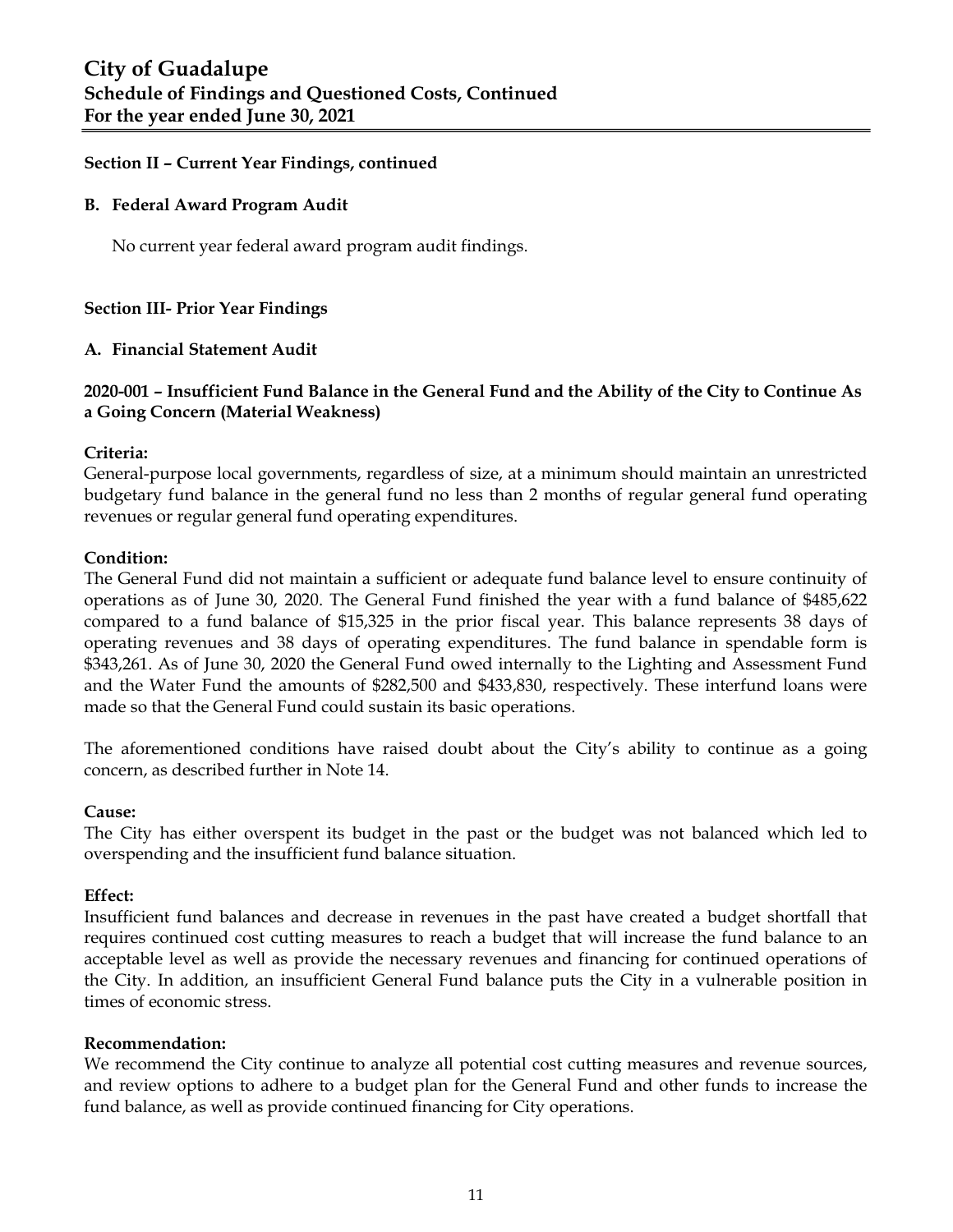# **Section III – Prior Year Findings, continued**

### **A. Financial Statement Audit, continued**

# **2020-001 – Insufficient Fund Balance in the General Fund and the Ability of the City to Continue As a Going Concern (Material Weakness), Continued**

#### **Management Response:**

General Fund: The City has a positive fund balance currently as of November 2020. The City's goal is to maintain a positive fund balance and the preservation of future reserves. The City adopted Financial Policies with its 2019-2021 Budget that target the establishment of reserve funds at optimum levels. However, the City of Guadalupe declared a local state of Emergency in March 2020 due to the COVID19 pandemic. Although the pandemic brings much uncertainty, the City expects sales tax revenue, along with business licenses, property tax and local streets and roads funding to not be significantly impacted. City staff will monitor the financial situation and impact of the pandemic on amonthly basis for the remainder of fiscal year 2021 and into fiscal year 2022. Amid the pandemic, building Permit and related construction fee revenues have helped the City's cash flow as the Pasadera development continues construction. Other development projects are expected at the end of fiscal year 2021. The City is also working with FEMA to obtain reimbursement for COVID19 related expenses. The City received \$99,777 from the CARES Act to offset the impact of the pandemic. The City is looking to sustain recurring revenue streams for the future including a new sales tax measure effective April 2021 and continuation of increase of water and wastewater rates. In addition, Users Tax, Franchise Fees and Property taxes are expected to rise over time as a positive long-term outcome of the new development.

### **2020-002 – Control Over Journal Entries and Financial Reporting (Significant Deficiency)**

### **Criteria:**

A good internal control system over financial reporting requires that certain tasks such as creating journal entries and reviewing journal entries be segregated and not performed by the same individual.

### **Condition:**

During our audit we noted that there was mainly one person who was responsible for creating journal entries with no independent review of those entries by an independent person. We also noted multiple journal entry errors that were both corrected and uncorrected.

#### **Cause:**

Duties in the financial reporting system are not properly segregated to ensure good checks and balances are in place.

#### **Effect:**

Journal entries amounts may be misstated due to errors not detected during the self-review process. In addition, unauthorized entries may be posted and not detected timely.

### **Recommendation:**

We recommend that the City improve and strengthen its procedures for review and reconciliation to ensure that journal entries are properly reviewed and reconciled by an independent person and there is adequate segregation of duties in place.